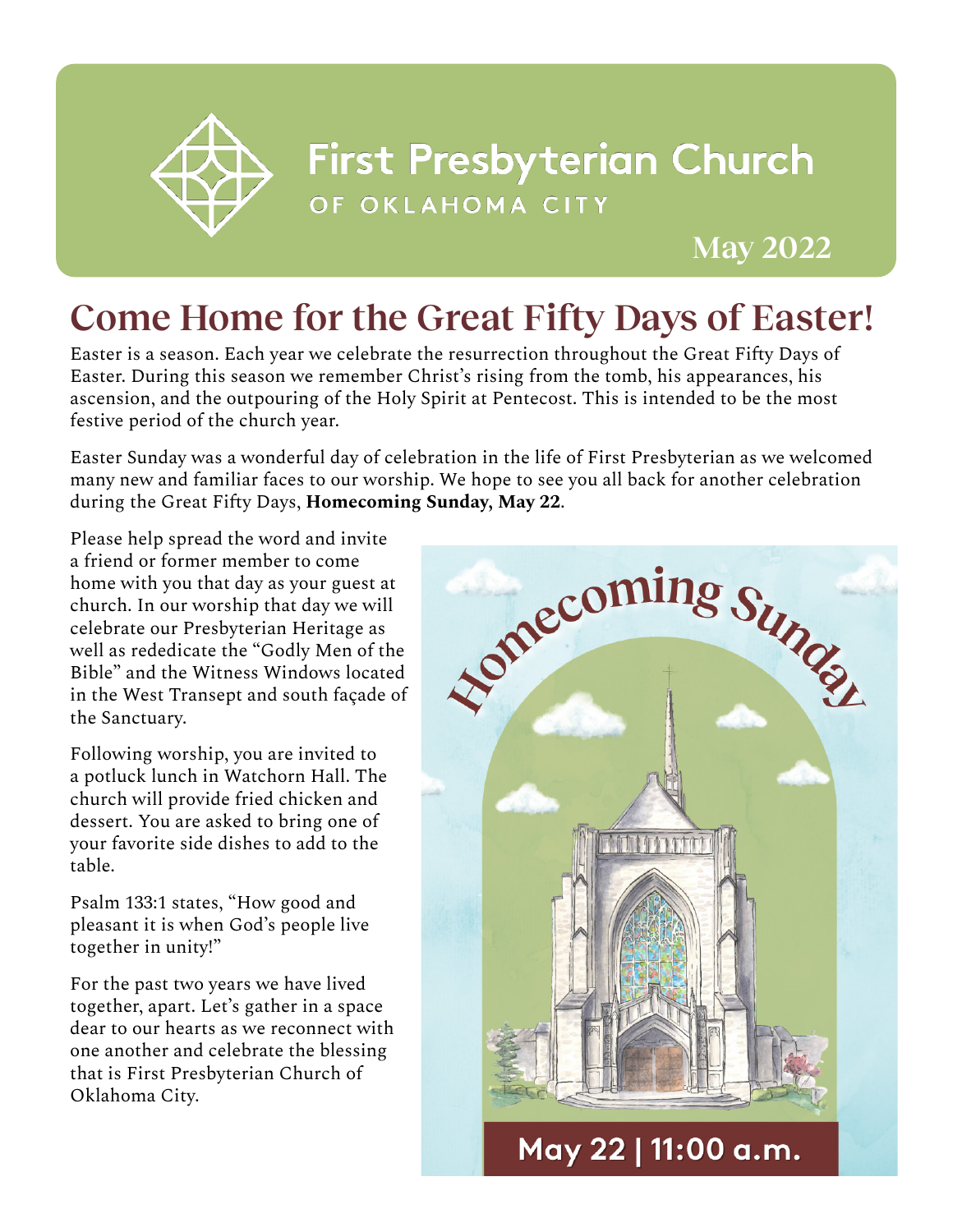# **Easter at FPC-OKC**

It was good to be back with our FPC family this Easter!

Easter Brunch took place in a beautifully decorated Watchorn Hall. Gathering for good food and fellowship is that much sweeter for not having had it in a while.

The kids choir sang during worship and had an exciting Easter Egg Hunt in the courtyard after service. The Easter Bunny was there—who the adults enjoyed as much as the kids!





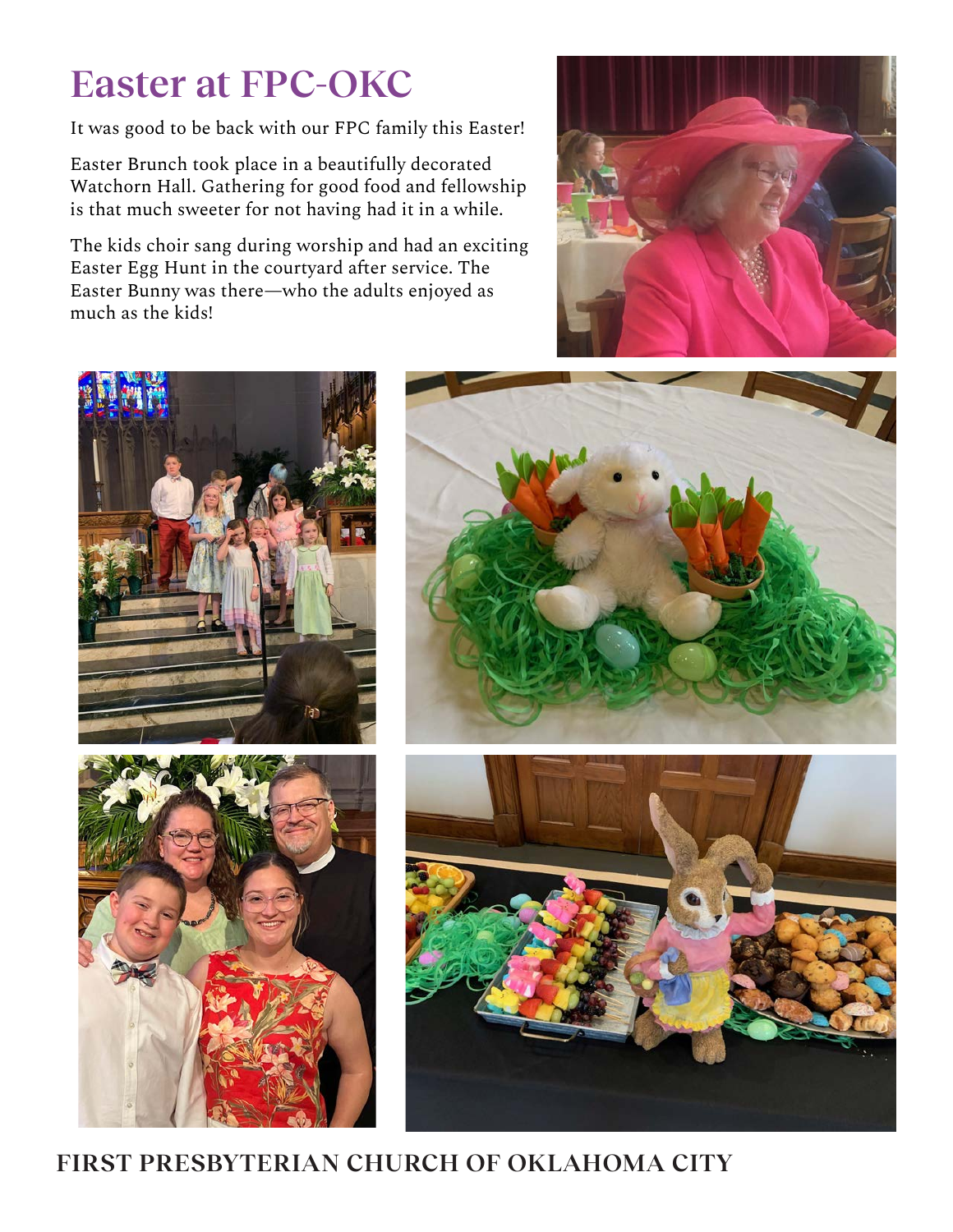![](_page_2_Picture_0.jpeg)

![](_page_2_Picture_1.jpeg)

# **New Member Welcome!**

William Stumpf was welcomed as a new member during worship at FPC-OKC on Sunday, April 23. It's great to have him as a part of our congregation and church family!

![](_page_2_Picture_4.jpeg)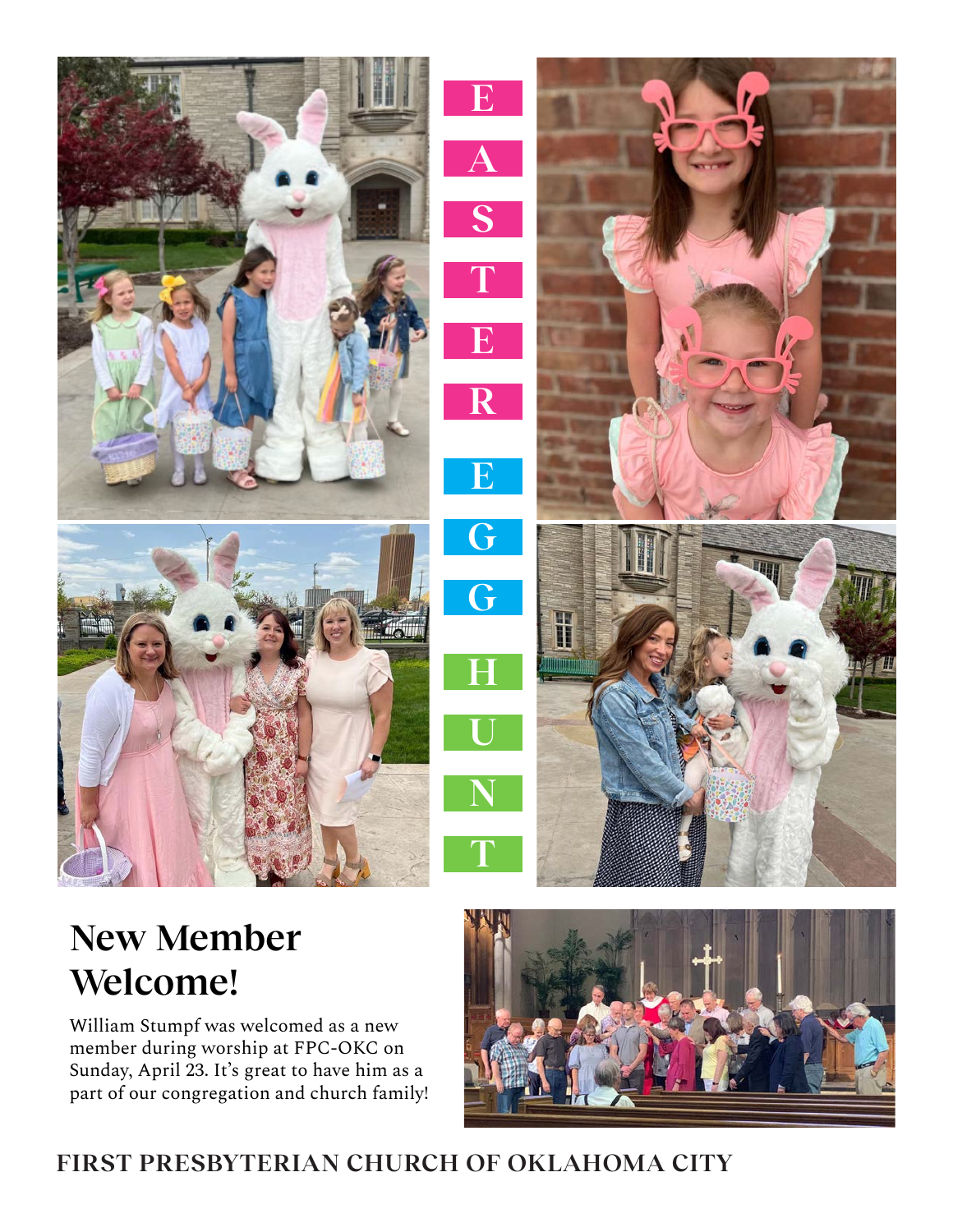# **Confirmation of Caroline and Max**

Caroline Kivett and Max Keith were confirmed as members of FPC-OKC during worship on Easter Sunday. These are their statements of faith:

### **Caroline Kivett**

My faith is important to me because faith has always been a constant in my life. Even in times when my faith has wavered, the Church and God have always been there for me to fall back on and return to when I was ready. I understand God to be the Creator of all things. I understand that God made us all to be equal and good in His image. My belief in God impacts my life because my belief in a higher power inspires me to reflect the values that being represents. My belief in God leads me to be

![](_page_3_Picture_4.jpeg)

more compassionate, kind, serving, and humble in appreciation of all He has given me. I am also respectful of those around me with the understanding that He created each of us in His image with love and care. My understanding of Jesus is that he is the Son of God, sent to die for my sins and the saving of humanity. I understand that Jesus is the prime example of a good Christian and I should strive to listen to his teachings and replicate his behavior towards those around me. I understand the Holy Spirit to be the remaining force of God in our world who engages with God's children during communion and through the Word. While I can not pinpoint an exact moment in my life when I have felt the presence of the Holy Spirit, I have full faith that these moments are in my future, and even though I may not recognize it, the presence of God in the form of the Holy Spirit is with me.

The Church signifies a familiar place of worship—a home away from home. Even when I am traveling, I find comfort in attending a worship service. Confirmation is important to me because I want to be recognized as an adult within the Church I have grown up in, and I view it as an important milestone in my life. While someone may not be able to tell that I am a Christian just by looking at me, I hope that my actions reflect those of a good Christian in that they are kind, loving, and serving to all people. My faith may not change the world on a large scale, but if I could say that my faith helped make the life of even one person better, I would be happy to say that my beliefs as a Christian helped make the world a better place.

#### **Max Keith**

The first time I prayed alone was after the funeral of a very close family friend. I prayed that he had found peace and no longer felt pain. I also prayed that he could forgive me. He passed away in his sleep and I never got to say goodbye to the man that took care of me when everyone else was busy. I never fully appreciated everything he did for us until he was gone. Before that day I never really thought of the church as an extension of my family. I know now that everyone in this congregation wants what's best for me, and each and everyone of you drive me to do better.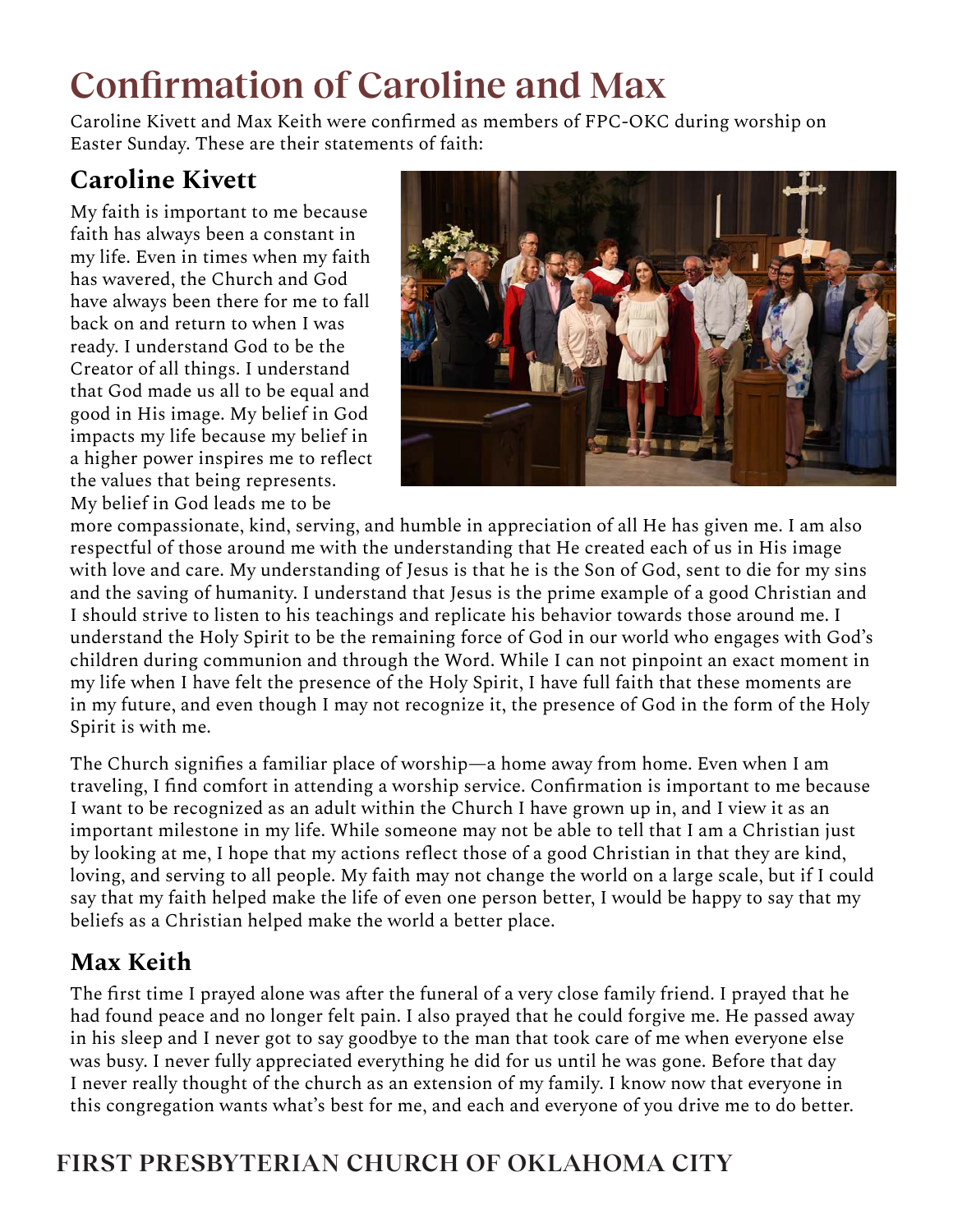I learned the true meaning of community at Dwight Mission. I've always felt welcome there and consider it a second home to this day. I found a sense of belonging and warmth in every area of that beautiful place.

This church was always my safety net if I needed reassurance or advice. For me, life is a suspension bridge, swaying violently in the wind. Christianity is the rope you hold onto for dear life to avoid falling down and the path that leads you to peace and grace. Our God is the one who helps us know which step to take on the rocking bridge that is life. Jesus is the teacher of what's right and wrong. The test is love—how to feel it, give it, and accept it. The Holy Spirit helps you truly understand and accept Christ's teachings and what it means to be Christian. The first place I ever felt the Holy Spirit was right outside of Washburn Hall at Dwight Mission the last morning of family camp. I used to go outside and watch the sunrise. I would listen to the sound of the camp itself waking up. All the birds and crickets would welcome me as I smelled the freshly cut grass. It was then when I would truly feel God's presence.

# **Reserve the Third**

The clean up went well during April's Reserve the Third, allowing us not only to take care of the church grounds and Military Park, but also the streets in between, Shepherd Manor and the west side of the cemetery!

# **Presbyterian Women**

**Priscilla Circle Tuesday, May 10 | 10:00 a.m.** 

Room 122 on the first floor of the church.

**Zoom Meeting ID:** 881 7807 7431

**Password:** 114955

#### **Saturday, May 21 9:00 a.m.-12:00 p.m.**

Reserve the Third is serving at The Urban Mission in May! **If you'd like to participate, please RSVP to Roane Pittman (johnpittmanmd@gmail.com).**

#### **Phoebe Circle Tuesday, May 10| 1:30 p.m.**  Home of Dorothy Hays.

## **Abigail Circle Tuesday, April 17 | 6:30 p.m.**

Location TBD.

#### **Strawberry Festival Spring Fling and Quilt Show Sunday, May 15 | After 11:00 a.m. Service**

All women of the church are invited to attend a strawberry-themed luncheon immediately following the 11:00 a.m. service on Sunday, May 15. Strawberry shortcake will be on the menu. (Not fan of strawberries? Other options will be available.) Participants will have the opportunity to thank the outgoing PW Council Officers and welcome the 2022-2023 Council Officers as well as congratulate the 2022 Woman of the Year.

After lunch, you can head over to the parlor for a small quilt show. You'll find members' treasured family quilts or quilts members have made. If you have a quilt you would like to display, contact Cyndi Stumpf (cyndi0507@gmail.com). Bring your quilt to the church office between Sunday, May 8 and Friday, May 13. Quilts can be picked up after the event or during the week in the church office.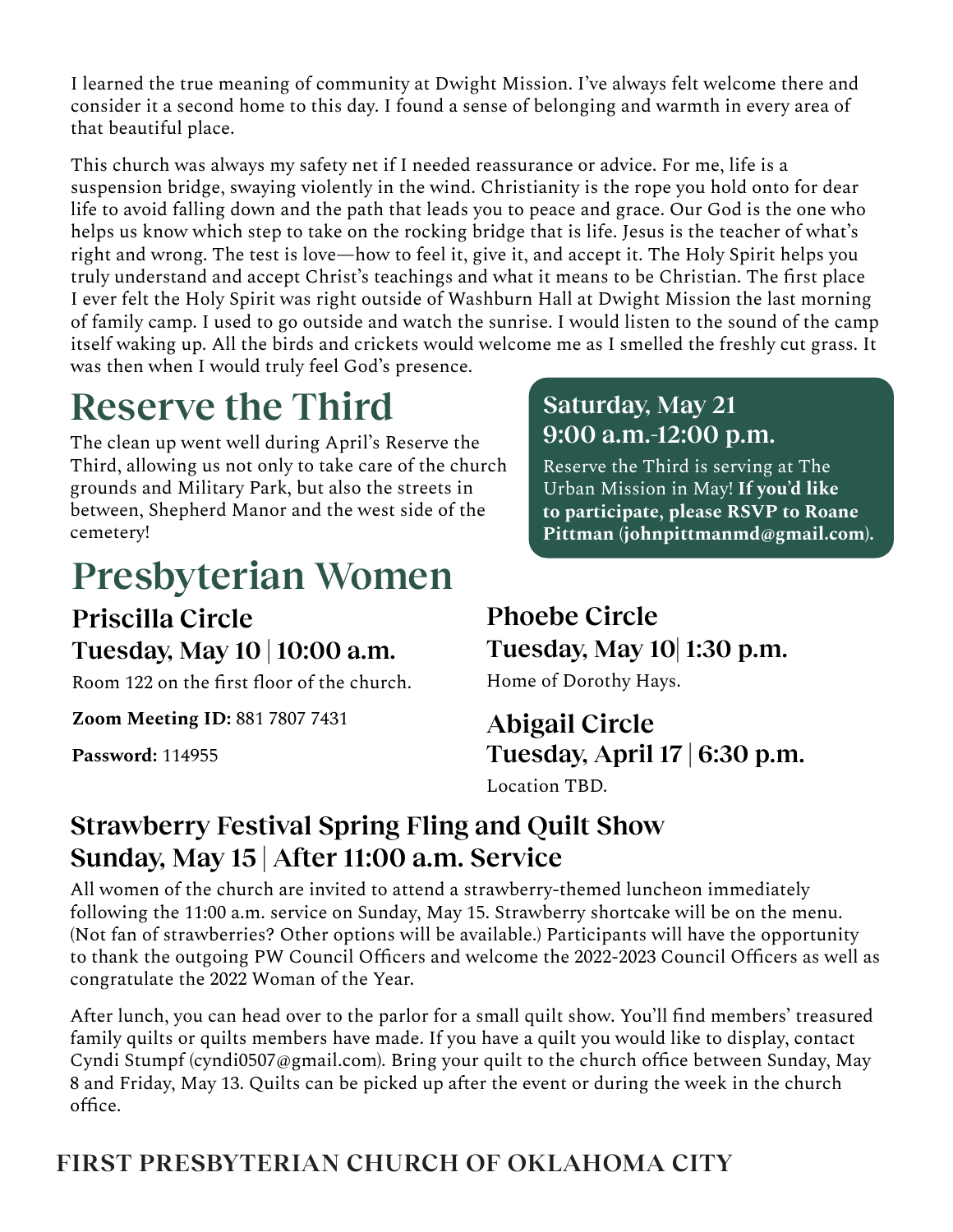# **Children & Youth**

### **Mission: Planting Flowers — Saturday, May 14 | 9:00 a.m.-12:00 p.m.**

We have been invited to join the Evergreen Sunday School class in their planting of flowers in the church flower beds. These beds are by the Watchorn Hall entrance and the portico. Wear gardening clothes, including gloves and sunscreen, and come ready to do Christian service for church and the Earth.

![](_page_5_Picture_3.jpeg)

Blow up your tires, shine your vehicle, decorate it, and bring it to church on Sunday, May 29 for our Second Annual Memorial Day Parade. You can ride your bike, scooter, wagon or whatever you've got that rolls!

We will parade in the church parking lot in front of the new playground.

The congregation is invited to cheer on the parade participants by coming to the parking lot right after service.

# **Celebrating the Year of César Franck**

In 2022, we will be celebrating with a year of César Franck's (December 10, 1822–November 8, 1890) organ works. On Sunday, May 15, the postlude [13 minutes] will contain the following:

Franck's final major works for the organ are the three chorals composed during the last year of his life (1890). These three fantasias of large design are not built upon a pre-existing chorale melody, but they do contain sections which suggest hymn writing.

Perhaps the most popular of Franck's Trios Chorals is the **Choral No. 3** in A minor. This choral is in large ternary form. The center section is an extended lyric Adagio, which contrasts with the fiery first and final sections. Franck frequently used changes of key in order to keep the restatements of the themes effective. Chords which demand wide stretches of the hands are often found in Franck's works because he had such large hands.

– Corless Richard Arnold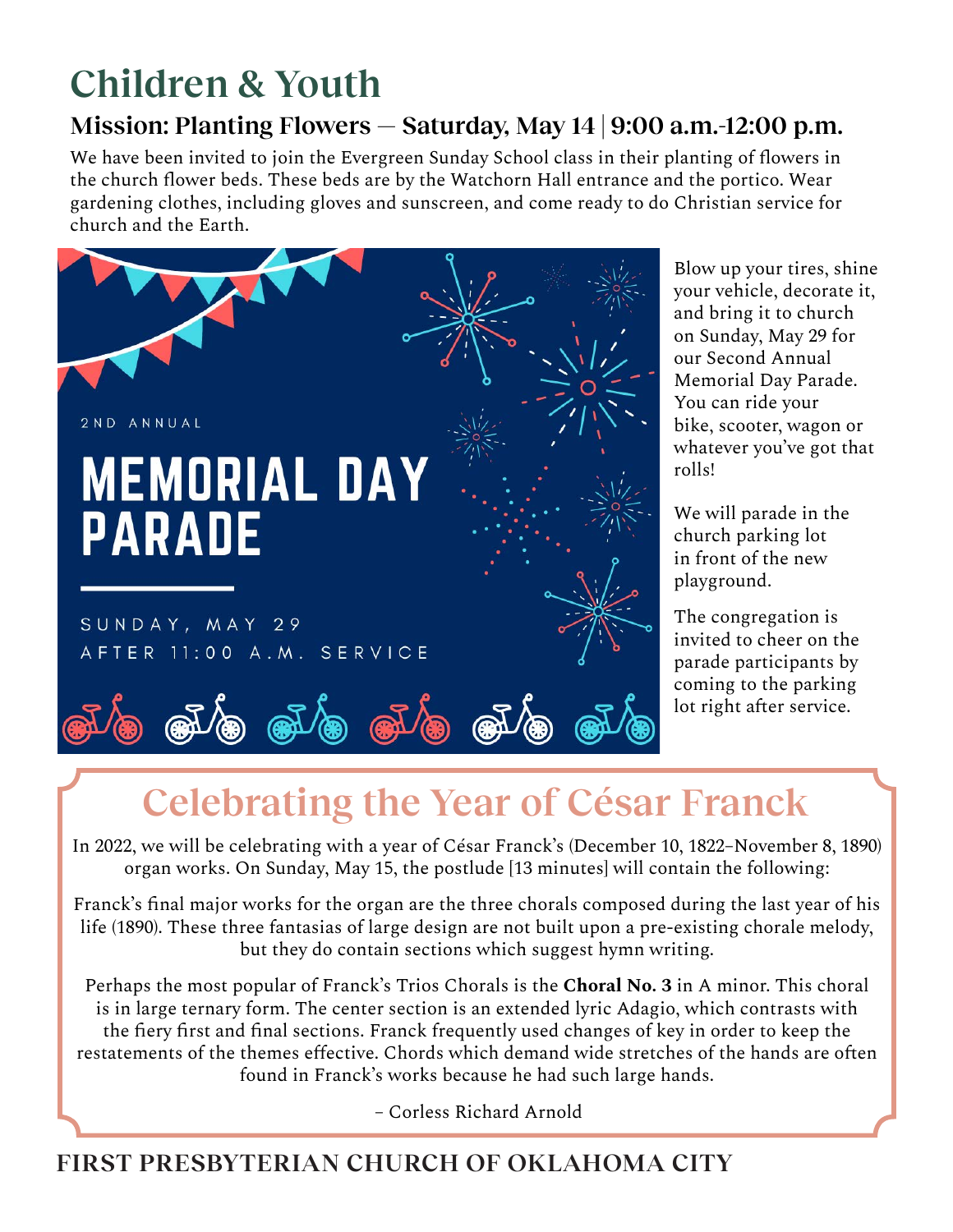#### THE URBAN MISSION

## **GOLF** SCRAMBLE

#### **\$100 PER PLAYER**

![](_page_6_Picture_4.jpeg)

#### The Urban Mission's annual Golf Scramble is coming up on June 6! Get your team together and join in the fun.

**Registration begins at 7:30 a.m. The shotgun start is at 8:00 a.m.** 

There is a **\$100 registration** for each player that covers half of a golf cart, lunch and green fees. You can pay at the door or at the link below when you register.

**Register:** tinyurl.com/ urbanmissiongolfscramble

### **May Birthdays** Happy birthday to all!

- **01:** Gillian Stearns
- **02:** Amy Sergent
- **04:** Brandi Ludden
- **06:** Jack Lancaster
- **07:** Richard Hatcher

Cyndi Stumpf

- **08:** Carroll Carter
	- Susan Perry-LeGrand
- **09:** Eleanor Hawkins

Edie King

Philip Taylor

**10:** Richard Riggs

- **11:** James Herider, Jr.
- **12:** Katie Burden
	- Clay Hamilton
	- Erica Taylor
- **15:** Jim Robles
- **18:** Eric Foster
- **19:** Edward Burden
- **20:** Violette Altdoerffer
	- Emily Bakhtiari
- **22:** Lacey Howard
- **23:** Christine Niemeyer

Linda Sechrist

- **24:** Holly Guadiana
- **25:** Jeffrey Leyerle
- **26:** Dorothy Hays
	- Kaley Morlock
	- Chris Riggs
	- Nita Wilson
- **28:** Sullivan Collins
- **29:** Delores Strider
	- Kathleen Dougherty
- **30:** Paul Denner Dean Sergent
- **31:** Sally Whitten